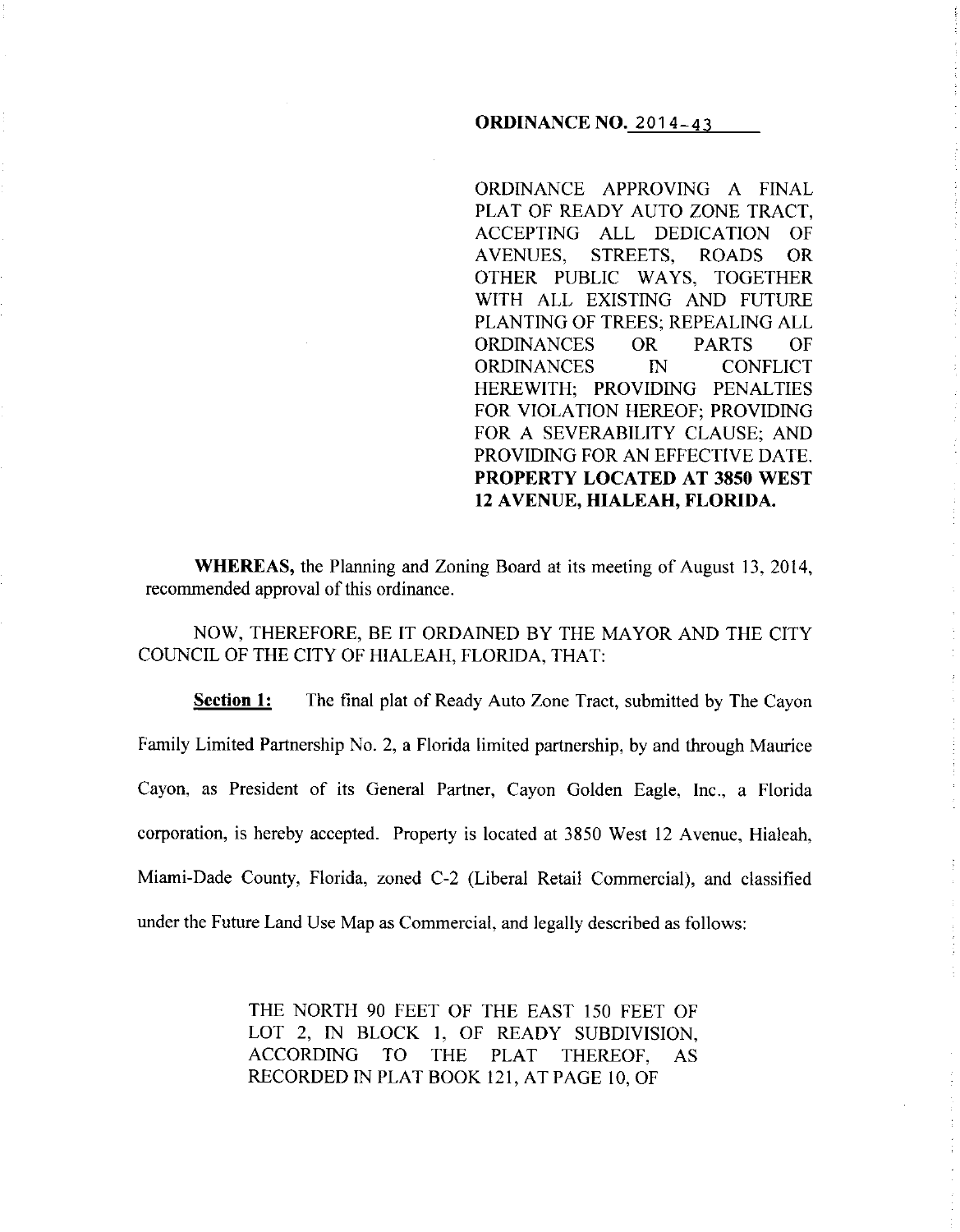## ORDINANCE NO. 2014-43 Page 2

# THE PUBLIC RECORDS OF MIAMI-DADE COUNTY, FLORIDA.

**Section 2:** All dedication of avenues or other public ways together with all existing and future planting, trees, shrubbery and fire hydrants thereon are hereby accepted.

#### **Section 3: Repeal of Ordinances in Conflict.**

All ordinances or parts of ordinances in conflict herewith are hereby repealed to the extent of such conflict.

#### **Section 4: Penalties.**

Every person violating any provision of the Code or any ordinance, rule or regulation adopted or issued in pursuance thereof shall be assessed a civil penalty not to exceed \$500.00 within the discretion of the court or administrative tribunal having jurisdiction. Each act of violation and each day upon which any such violation shall occur shall constitute a separate offense. In addition to the penalty prescribed above, the city may pursue other remedies such as abatement of nuisance, injunctive relief, administrative adjudication and revocation of licenses or permits.

 $\mathcal{L}$ 

#### **Section 5: Severability Clause.**

If any phrase, clause, sentence, paragraph or section of this ordinance shall be declared invalid or unconstitutional by the judgment or decree of a court of competent jurisdiction, such invalidity or unconstitutionality shall not affect any of the remaining phrases, clauses, sentences, paragraphs or section of this ordinance.